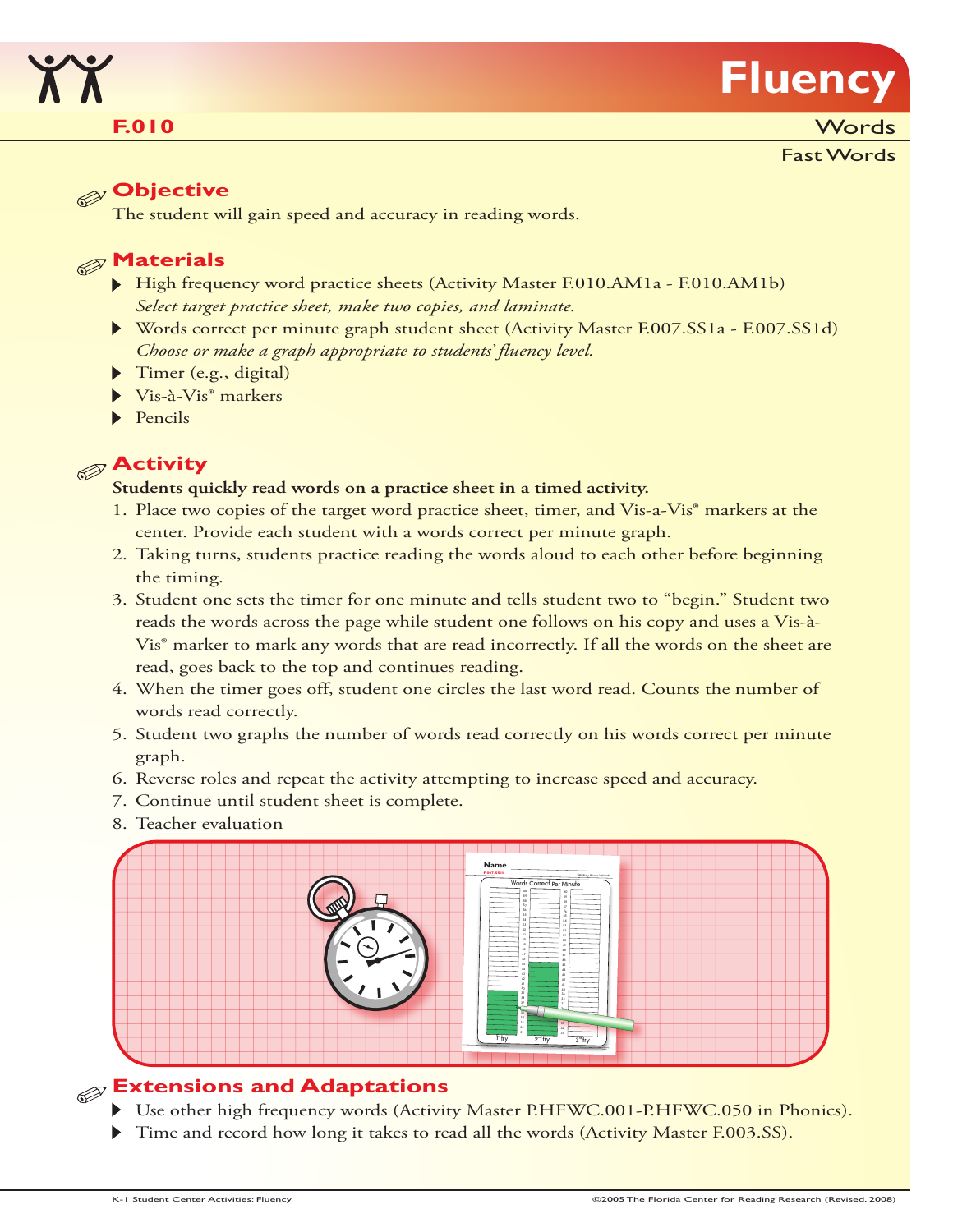

Fast Words **F.010.AM1a**

| the                    | <b>of</b> | and                         | $\overline{\mathbf{C}}$ |
|------------------------|-----------|-----------------------------|-------------------------|
| $\overline{\text{to}}$ | in        | is                          | you                     |
| that                   | ił        | he                          | <b>WAS</b>              |
| for                    | on        | are                         | as                      |
| with                   | his       | they                        |                         |
| Ч                      |           | this                        | <b>IIUVU</b>            |
| from                   | Or        | one                         | had                     |
| by                     | word      | but<br>high frequency words | not                     |